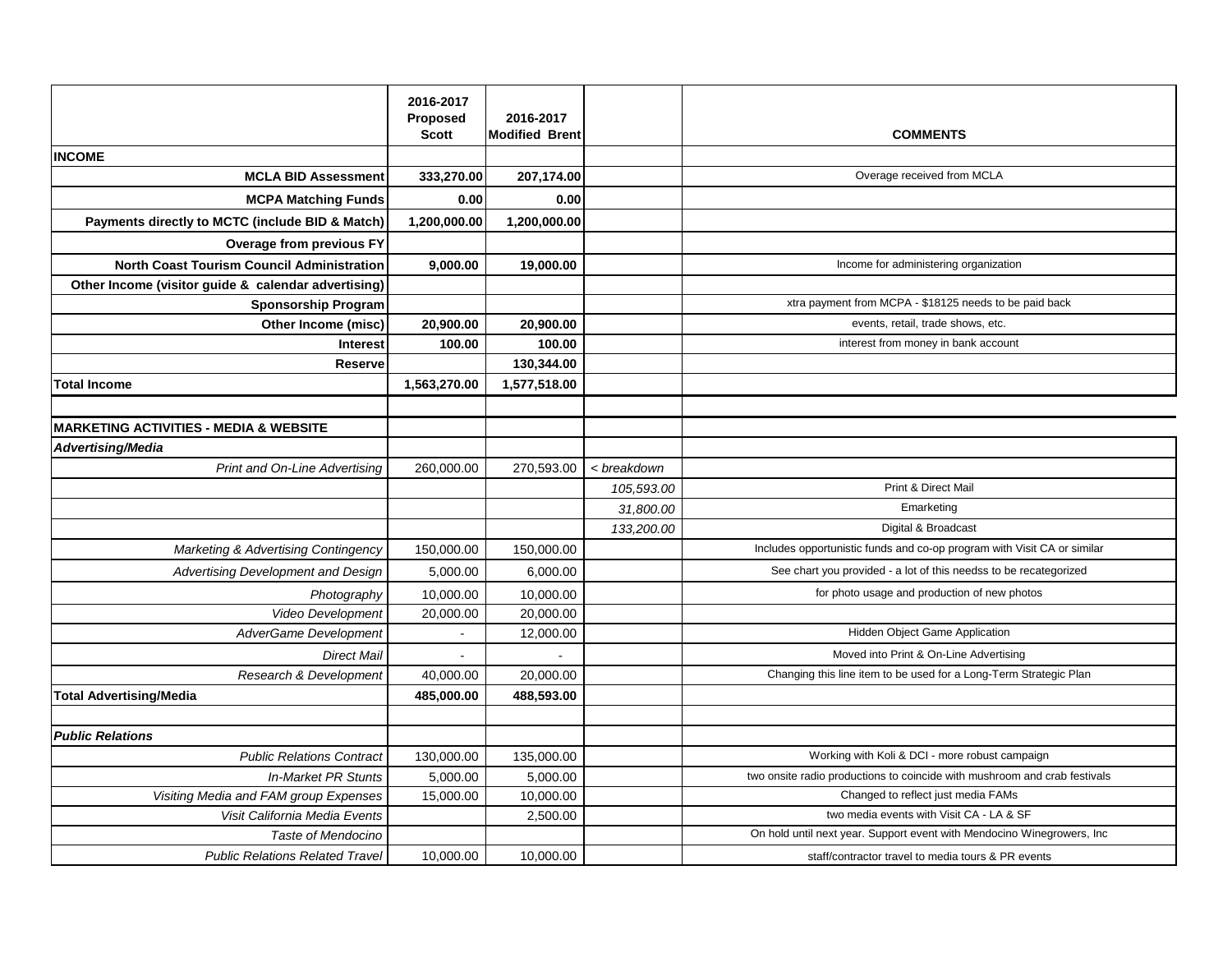| <b>Communications Coordinator</b>                                 | 60,000.00  | 60,000.00      |             | independent contractor (Alison DeGrassi) to support PR agencies & internal PR         |
|-------------------------------------------------------------------|------------|----------------|-------------|---------------------------------------------------------------------------------------|
| <b>Total Public Relations</b>                                     | 220,000.00 | 222,500.00     |             |                                                                                       |
|                                                                   |            |                |             |                                                                                       |
| <b>Website Maintenance /Development</b>                           |            |                |             |                                                                                       |
| Interactive Marketing (social, e-newsletter, etc)                 | 24,000.00  | 12,000.00      |             | social media analytics, enewsletters, contests                                        |
| Development/Maintenance                                           | 25,000.00  | 25,000.00      |             | hosting, updates, content development, SEO                                            |
| Interactive Media Coordinator                                     | 36,000.00  | 36,000.00      |             |                                                                                       |
| <b>Total Website Maintenance/Development</b>                      | 85,000.00  | 73,000.00      |             |                                                                                       |
|                                                                   |            |                |             |                                                                                       |
| <b>Leisure/Group Sales</b>                                        |            |                |             |                                                                                       |
| <b>Consumer and Trade Shows</b>                                   | 14,000.00  | 12,000.00      |             | Sunset celebration, Bay Area Travel Show, etc.                                        |
| Travel Shows - Shipping                                           | 3,000.00   | 3,000.00       |             | Getting materials to above shows                                                      |
| <b>Misc Sales Opportunities</b>                                   | 2,000.00   | 2,000.00       |             | opportunities to co-op with specific programs with North Coast Tourism Council        |
| State Fair Exhibit                                                | 5,000.00   | 5,000.00       |             | cost to have exhibit in Sacramento for State Fair                                     |
| Booth Development and Give-A-Ways                                 | 4,000.00   | 5,000.00       |             | cost of green bags (sponsored), pull up banners, etc                                  |
| Leisure/Group Sales Staff Related Travel                          | 12,000.00  | 10,000.00      |             | staff/contractor travel to shows, sales meetings                                      |
| Group Travel FAMs                                                 |            | 8,000.00       |             |                                                                                       |
| <b>Total Leisure/Group Sales</b>                                  | 40,000.00  | 45,000.00      |             |                                                                                       |
|                                                                   |            |                |             |                                                                                       |
| <b>MARKETING ACTIVITIES - VISITOR SERVICES &amp; PARTNERSHIPS</b> |            |                |             |                                                                                       |
| <b>Visitor Services/Fulfillment</b>                               |            |                |             |                                                                                       |
| 2015 Visitor Guide and calendar                                   | 20,000.00  | $\blacksquare$ |             | For distribution and printing (if nec.) - not planning on producing new guide this FY |
| In County Guides (themed & tear off maps)                         | 5,000.00   | 15,000.00      |             | art guides, wine maps, meeting guides, etc                                            |
| Signage - Gateway, Kiosks and Directional                         | 10,000.00  | 8,000.00       |             | gateway signs - complete one in process                                               |
| Incentive & Sponsorship Programs                                  |            | 46,000.00      | < breakdown |                                                                                       |
| Visitor Center/Information Support                                | 6,000.00   |                | 6,000.00    | Chambers of Commerce                                                                  |
| <b>Event Partnership Funding</b>                                  | 9,000.00   |                | 25,000.00   | Grant funds to support county events & programs                                       |
| Advertising Sponsorships/Customer Incentives                      |            |                | 15,000.00   | Advertising & Marketing Sponsorships/Customer Incentives                              |
| Event & Festival Guide Printing and Distribution                  | 16,000.00  | 16,000.00      |             | mushroom guide, crab guide, two semi-annual event calendars; includes distribution    |
| <b>Retail Items</b>                                               | 8,500.00   | 10,000.00      |             | offset under income; goal is to break even with retail                                |
| In-County Mixers, Fairs                                           | 500.00     |                |             | Moved to In-County Relations. Attend chamber mixers and other fairs                   |
| <b>Total Visitor Services/Fulfillment</b>                         | 75,000.00  | 95,000.00      |             |                                                                                       |
| <b>Partnerships</b>                                               |            |                |             |                                                                                       |
| North Coast Tourism Council                                       |            | 10,000.00      |             | Normal county membership is \$10K; we receive \$9K for administration                 |
| Memberships - CVB's, CalTIA, Chambers, MPI                        | 7,000.00   | 7,000.00       |             | Cal Travel, DMAI, WACVB, Chambers - annual membership costs                           |
| <b>Conferences and Seminars</b>                                   | 5,000.00   | 5,000.00       |             | Cal Travel, DMAI, WACVB conference registration and meeting costs                     |
| Partnership Related Staff Travel                                  | 7,000.00   | $\sim$         |             | staff travel to conferences, meetings both inside and outside of county               |
| <b>In-County Relations</b>                                        | 1,000.00   | 1,000.00       |             | misc costs to support strong partnerships throughout county                           |
| Arts Council Sponsorship                                          | 14,400.00  | $\sim$         |             | Moved into Incentive & Sponsorship Programs                                           |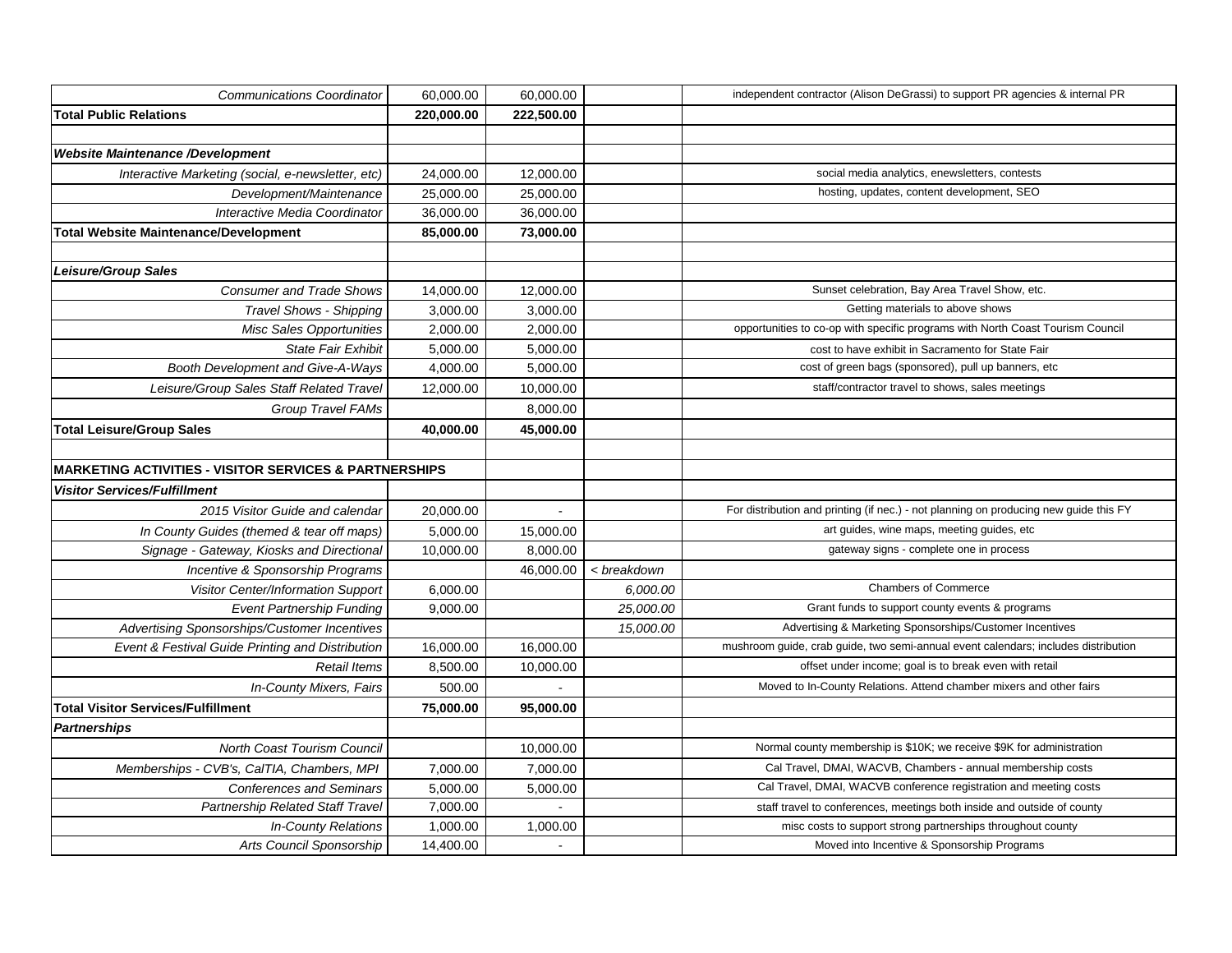| <b>Total Partnerships</b>                          | 34,400.00  | 13,000.00  |             |                                                                                       |
|----------------------------------------------------|------------|------------|-------------|---------------------------------------------------------------------------------------|
|                                                    |            |            |             |                                                                                       |
| <b>ADMINISTRATIVE EXPENSES</b>                     |            |            |             |                                                                                       |
| Office/ Storage Rent                               | 21,600.00  | 21,600.00  |             | Fort Bragg and Ukiah offices                                                          |
| <b>Office Supplies</b>                             | 17,456.00  | 10,500.00  | < breakdown | miscellaneous office supplies & repairs/maintenance                                   |
|                                                    |            |            | 6,000.00    | Office supplies                                                                       |
|                                                    |            |            | 3,000.00    | Office equipment                                                                      |
|                                                    |            |            | 1,500.00    | CRM (Big Contacts)                                                                    |
| Maintenance                                        |            | 5,000.00   |             | Repairs & maintenace (and potential move)                                             |
| Postage/Shipping                                   | 1,000.00   | 13,142.00  |             | Postage for mailings/shipping/Certified Folder                                        |
| Copying/Printing                                   | 200.00     | 1,200.00   |             | Copier lease/miscellaneous copying/printing - meeting materials, marketing plans, etc |
| Telephone/Telecommunications                       | 9,000.00   | 3,750.00   | < breakdown | office phones, 3 1/2 cell phones for staff                                            |
|                                                    |            |            | 1,500.00    | Cell phones for three staff                                                           |
|                                                    |            |            | 1,500.00    | Ooma System                                                                           |
|                                                    |            |            | 750.00      | Misc                                                                                  |
| <b>Utilities</b>                                   | 5,500.00   | 5,500.00   |             | internet, propane, garbage, water                                                     |
| Company Car Lease                                  |            | 7,450.00   | < breakdown |                                                                                       |
|                                                    |            |            | 4,200.00    | Company car lease                                                                     |
|                                                    |            |            | 1,250.00    | Gasoline                                                                              |
|                                                    |            |            | 1,500.00    | Auto Insurance                                                                        |
|                                                    |            |            | 500.00      | Maintenance                                                                           |
| Visit Mendocino County, Inc. Administrative Travel | 6,000.00   | 6,000.00   | < breakdown | miscellaneous staff travel & entertainment for meetings, etc                          |
|                                                    |            |            | 2,900.00    | Mileage reimbursement                                                                 |
|                                                    |            |            | 1,800.00    | Lodging                                                                               |
|                                                    |            |            | 1,000.00    | Meals                                                                                 |
|                                                    |            |            | 300.00      | Other                                                                                 |
| <b>Meeting Expenses</b>                            | 500.00     | 500.00     |             | food for meetings, if necessary                                                       |
| <b>Board Development &amp; Training</b>            |            | 3,500.00   |             |                                                                                       |
| Legal Fees                                         | 4,000.00   | 4,000.00   |             | for legal services, if needed                                                         |
| <b>Accounting Fees</b>                             | 6,720.00   | 9,000.00   |             | annual audit, tax fliing                                                              |
| Bookkeeping                                        | 4,500.00   | 6,000.00   |             | bookkeeping for organization                                                          |
| Insurance - BOD and Liability                      | 3,000.00   | 3,000.00   |             | D&O insurance for BOD, liability insurances                                           |
| <b>Bank Fees</b>                                   | 50.00      | 50.00      |             | Paypal fees and credit card processing fees - includes "bad debt"                     |
| <b>County Administrative Fee</b>                   | 24,000.00  | 24,000.00  |             |                                                                                       |
| <b>Total Administrative Expenses</b>               | 103,526.00 | 124,192.00 |             |                                                                                       |
|                                                    |            |            |             |                                                                                       |
| Personnel                                          |            |            |             |                                                                                       |
| <b>Salaries</b>                                    | 290,000.00 | 300,000.00 |             | Supports 5.5 full-time equivalent employees                                           |